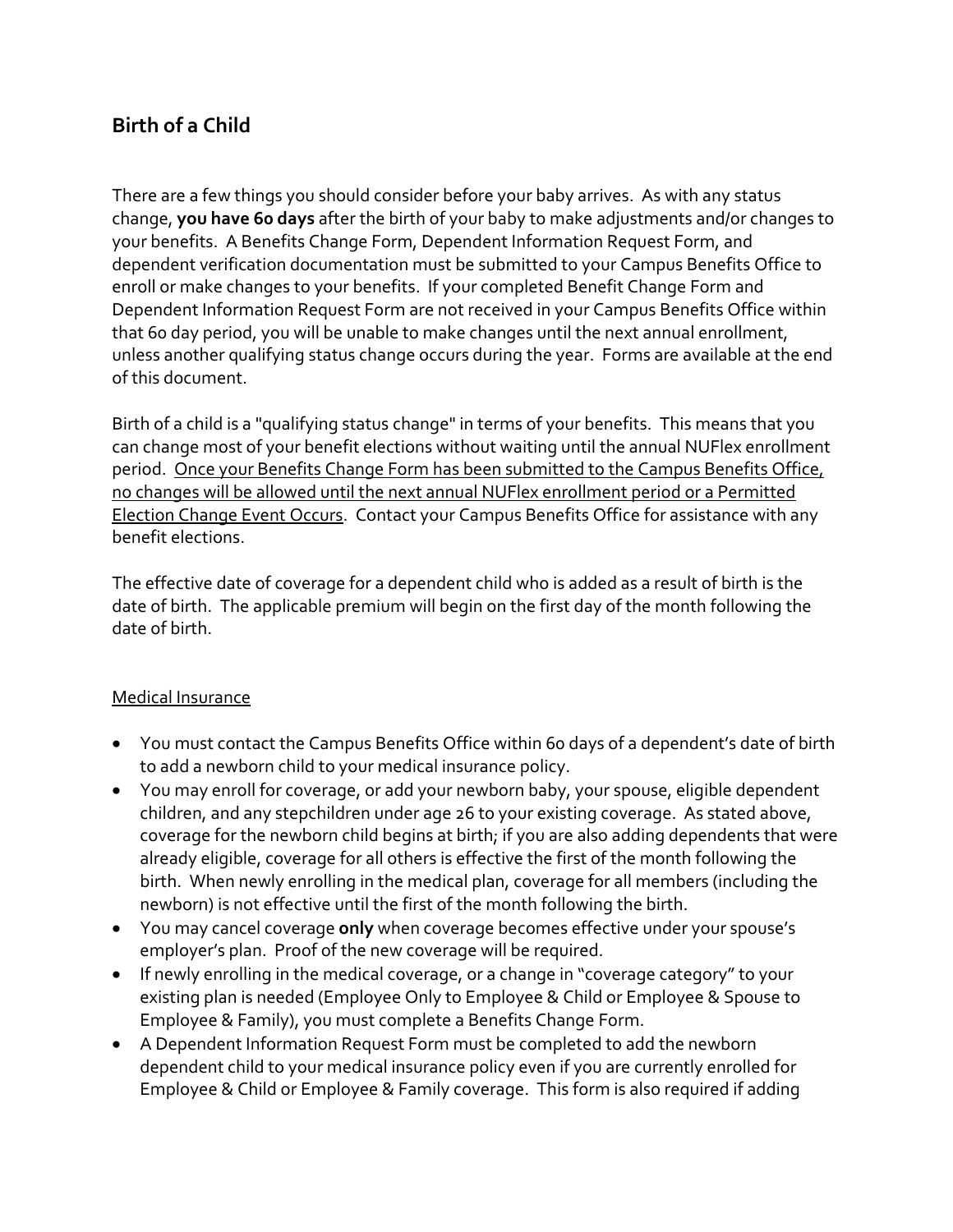other previously eligible dependents to your medical coverage. While Blue Cross Blue Shield of Nebraska will provide coverage from the dependent's date of birth, the coverage change will be effective the first of the month following the dependent's date of birth.

- You may only change a medical"coverage category". Changes between medical plan "options" are not allowed (i.e., you cannot move from the High Option to the Basic Option).
- For a newborn child's dependent verification documentation, your benefits office must receive a photocopy of the birth certificate within 60 days of the birth, and the social security number within six months of the date of birth. For all other dependents being added to the coverage, you must provide the dependent verification documents when you submit the Benefits Change Form and Dependent Information Request Form, within 31 days of the baby's birth.
- If a Dependent Information Request Form is not completed within the 60-day Permitted Election Change Event period, benefits will not be provided. If the dependent verification documentation noted above is not received within the stated deadlines, coverage for your newborn child will be removed retroactively, so the newborn would only be covered for the first 31 days from the birth. The newborn dependent may be enrolled for coverage at the next subsequent annual NUFlex enrollment or when a Permitted Election Change Event occurs.

#### Dental Insurance

- You may add your new baby now or wait until the next annual NUFlex enrollment period.
- Dependents who were previously eligible for coverage may be added to your policy. As stated above, coverage for the newborn child begins at birth; if you are also adding dependents that were already eligible, coverage for all others is effective the first of the month following the birth.
- You cannot add dental coverage if you are not already enrolled in the plan.
- You may cancel coverage **only** when coverage becomes effective under your Spouse's employer's plan. Proof of the new coverage will be required.
- To add dependent(s) to your coverage, you must submit a Benefits Change Form, Dependent Information Request Form and dependent verification documentation.
- For a newborn child's dependent verification documentation, your benefits office must receive a photocopy of the birth certificate within 60 days of the birth, and the social security number within six months of the date of birth. For all other dependents being added to the coverage, you must provide the dependent verification documents when you submit the Benefits Change Form and Dependent Information Request Form, within 31 days of the baby's birth.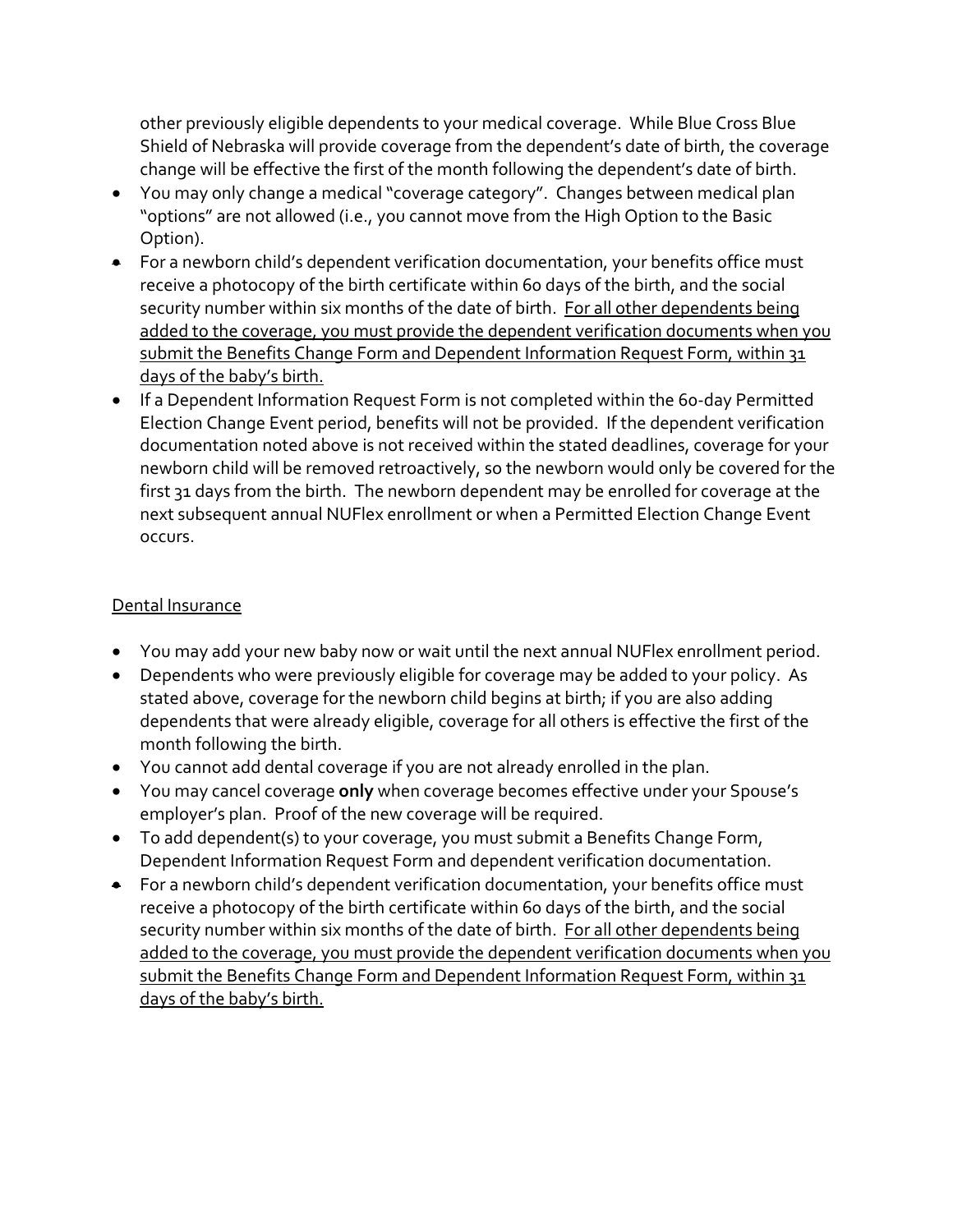#### Vision Care Insurance

- You may add your new baby now or wait until the next annual NUFlex enrollment period.
- Dependents who were previously eligible for coverage may be added to your policy. As stated above, coverage for the newborn child begins at birth; if you are also adding dependents that were already eligible, coverage for all others is effective the first of the month following the birth.
- You cannot add vision coverage if you are not already enrolled in the plan.
- You may cancel coverage **only** when coverage becomes effective under your Spouse's employer's plan. Proof of the new coverage will be required.
- To add dependent(s) to your coverage, you must submit a Benefits Change Form, Dependent Information Request Form and dependent verification documentation.
- For a newborn child's dependent verification documentation, your benefits office must receive a photocopy of the birth certificate within 60 days of the birth, and the social security number within six months of the date of birth. For all other dependents being added to the coverage, you must provide the dependent verification documents when you submit the Benefits Change Form and Dependent Information Request Form, within 60 days of the baby's birth.

#### Voluntary Life Insurance

- You may enroll, increase, decrease or cancel voluntary life insurance coverage and/or make changes to your tobacco/nicotine designation.
- If you enroll or increase coverage, you must complete an Assurity Life Insurance Statement of Health Form.
- To make a change to your coverage, you must submit a Benefits Change Form.
- Coverage changes due to the birth of a child will be effective on the first day of the month following the date of the child's birth.

### Accidental Death & Dismemberment Insurance (AD&D)

- You may enroll, increase, decrease or cancel AD&D coverage without proof of insurability.
- To make a change to your coverage, you must submit a Benefits Change Form.
- Coverage changes due to the birth of a child will be effective on the first day of the month following the date of the child's birth.

### Dependent Life Insurance Spouse

 You may enroll, increase, decrease or cancel Dependent Life Insurance Spouse coverage provided they are not legally disabled.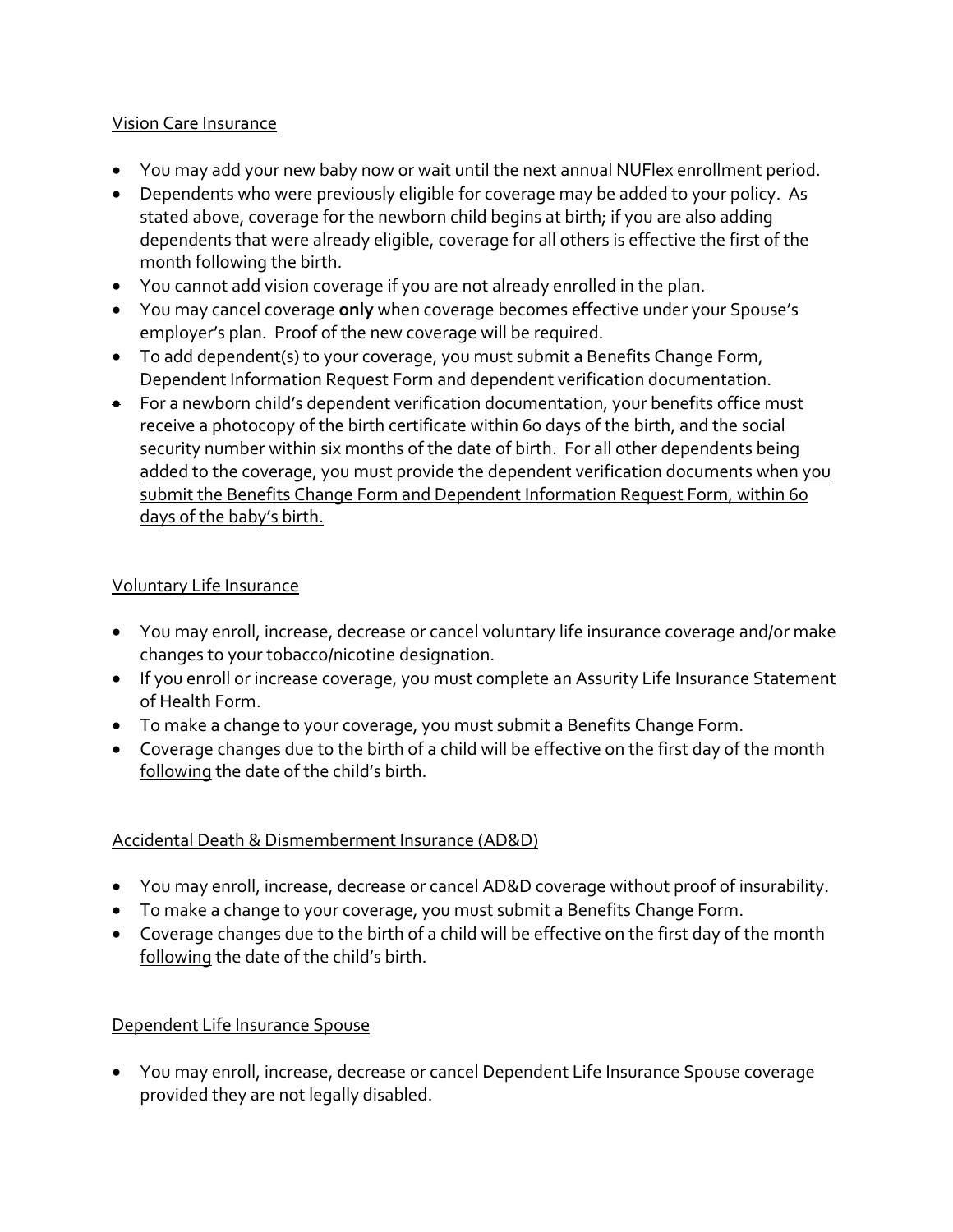- If you enroll in or increase coverage, you must complete an Assurity Life Insurance Statement of Health Form.
- To make a change to your coverage, you must submit a Benefits Change Form.
- Coverage changes due to the birth of a child will be effective on the first day of the month following the date of the child's birth.

### Dependent Life Insurance Child

- You may enroll, increase, decrease or cancel Dependent Life Insurance Child coverage.
- You may add coverage for your newborn in the amounts of \$5,000 or \$10,000 with no proof of insurability. Coverage for a child age 14 days to 6 months is equal to 10 percent of the above option amounts. There is no life insurance coverage for a child 13 days or less.
- You may provide dependent life insurance coverage for previously eligible dependent children and/or stepchildren under the age of 26 providing they are not legally disabled.
- If you enroll or increase coverage for other dependent children, you must complete an Assurity Life Insurance Statement of Health Form.
- To make a change to your coverage, you must submit a Benefits Change Form.
- Coverage changes due to the birth of a child will be effective on the first day of the month following the date of the child's birth.

### Long Term Disability Insurance (LTD)

- You may enroll, cancel, or change your LTD option.
- If you are increasing LTD coverage, or enrolling for the first time, benefits are subject to the 3‐12 month pre‐existing condition exclusion.
- To make a change to your coverage, you must submit a Benefits Change Form.
- Coverage changes due to the birth of a child will be effective on the first day of the month following the date of the child's birth.

## Health Care Flexible Spending Account

- You may enroll or increase your Health Care Flexible Spending Account contribution.
- Contributions may not however, be decreased at this time.
- Only those expenses incurred after the effective date of the change will be covered or reimbursable.
- To make a change to our coverage, you must submit a Benefits Change Form.
- Coverage changes due to the birth of a child will be effective on the first day of the month following the date of the child's birth.